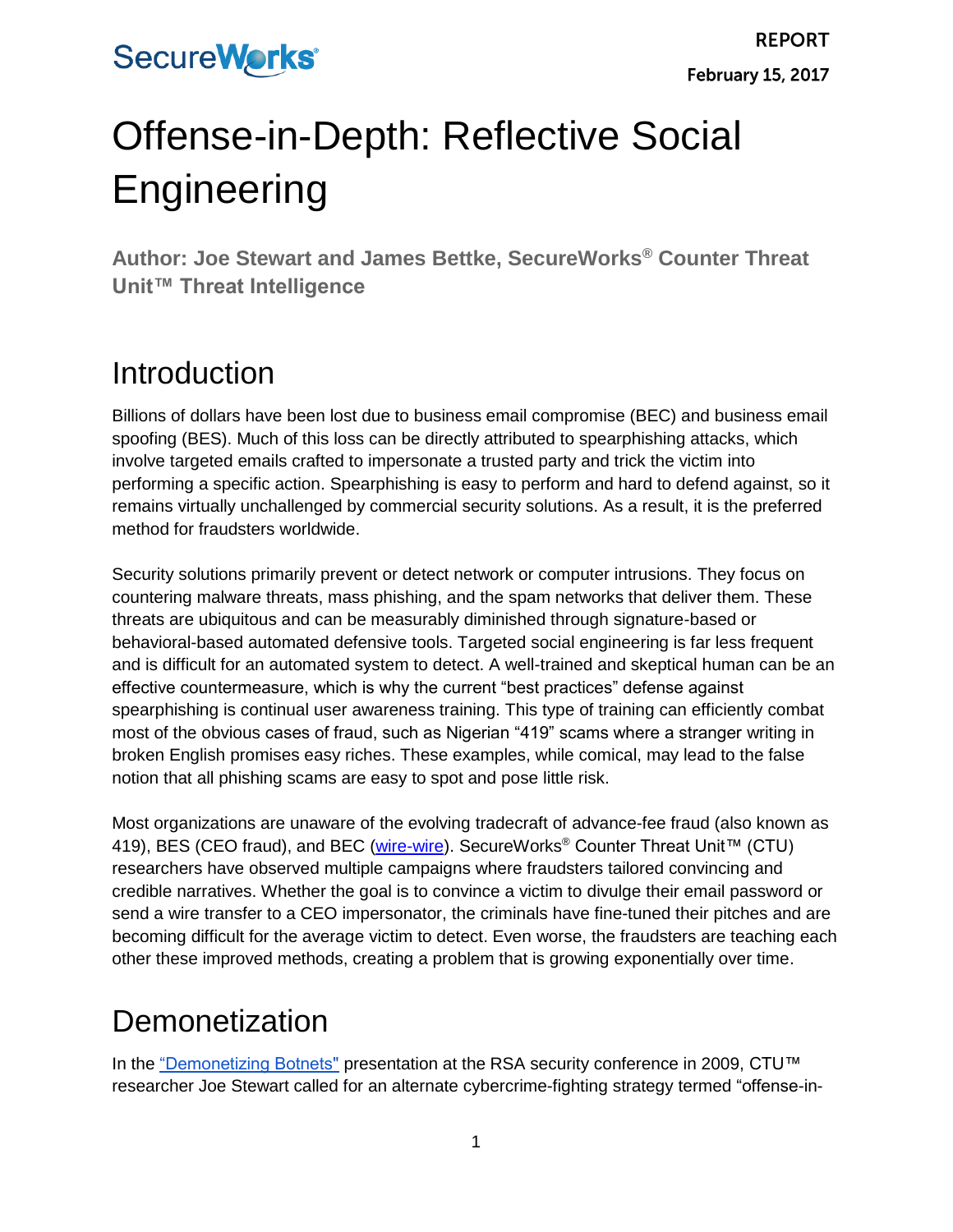depth." The premise asserts that modern cybercrime is profit-driven and the strategy to combat it is to "increase the cost of doing business for our adversary through tactics that do not force technical evolution." The offense-in-depth approach involves stealthy disruption. Simple infrastructure takedowns are discouraged, as it is easily replaced. Instead, defenders must impact the adversaries' operation at the most vulnerable points. Increasing risk levels and effort required to achieve their objective, while reducing the corresponding reward, causes adversaries to eventually relent or face incarceration (see Figure 1).



*Figure 1. The risk/effort/reward ratio for most cybercrime operations. Facing relatively little risk, criminals achieve a high level of reward with a moderate amount of effort. (Source: SecureWorks)*

Defenders can use the three factors of offense-in-depth to attack BEC/BES fraud:

- Risk: Work with law enforcement to identify and arrest the criminals.
- Effort: Waste the fraudster's time by responding with stalling tactics.
- Reward: Report "mule" bank accounts so ill-gotten funds are frozen.

#### Increasing risk

Law enforcement organizations are highly motivated to pursue BEC/BES fraud because monetary losses tend to be substantial. Unfortunately, these cases frequently cross international borders, making efforts to arrest and extradite the fraudsters time-consuming and difficult.

Much of the BEC/BES fraud identified by CTU researchers originates from Nigeria. Since 2003, Nigeria has increased anti-fraud enforcement, forming the Economic and Financial Crimes Commission [\(EFCC\)](https://efccnigeria.org/efcc/) and arresting numerous criminals each year. However, compared to the magnitude of the problem, the EFCC is under-resourced. Law enforcement bodies and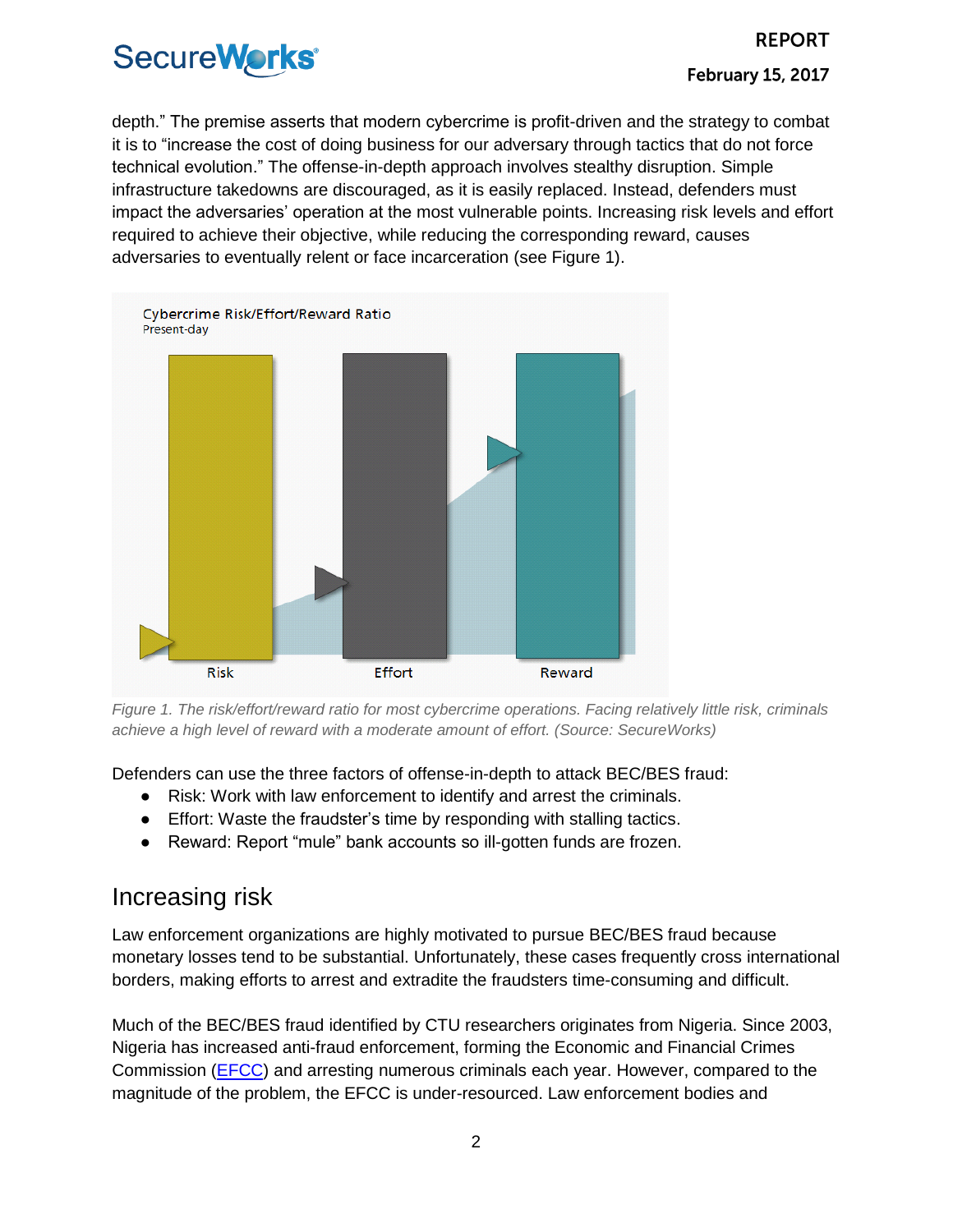governments might be better served by training and assisting the EFCC than by placing additional burdens on investigators in their countries and jurisdictions.

#### Increasing effort

Setting up an email account and sending a batch of spearphishing emails is nearly effortless for criminals, so it makes little sense to report these accounts to the service providers for takedown. Instead of blocking or deleting these emails, recipients could leverage their strength-in-numbers by replying and occupying the fraudster's attention for as long as possible. Every minute the criminal spends reading and replying to bogus responses is time not spent defrauding another victim. Some organizations already use this approach on a routine basis, and the impact could be significant if others followed their lead.

#### Decreasing reward

To profit from a campaign, criminals need to move stolen funds out of a victim's bank account and into theirs. They use intermediary "mule" accounts for this process, sometimes transferring the money through multiple accounts in different countries before depositing it into the final destination account. Without these mule accounts, it would be very difficult for criminals to move large sums of money without being caught by law enforcement.

Recipients of spearphishing attempts who convincingly play the role of "willing dupe" may persuade the fraudsters to send bank account details for the first-hop transfer. The intended victim should immediately report the account to the bank's fraud department, rendering it useless for transferring the money. The criminal is forced to obtain another account, which impacts their expended effort and their money flow. There is no universal mule account reporting mechanism available to the public. There are ad-hoc efforts to coordinate reporting of these accounts to participating banks, but a more effective approach would be a uniform process across all banking institutions for flagging fraudulent accounts and transfers.

### BES offense-in-depth case study

In early November 2016, an attempted BES spearphishing attack against a U.S. technology company impersonated the company's CEO (see Figure 2). CTU researchers performed a deep-dive into this fraud operation to learn as much as possible, while also employing offensein-depth tactics. Our goals were to waste the fraudster's time, flag the mule accounts, and positively identify and report the criminal.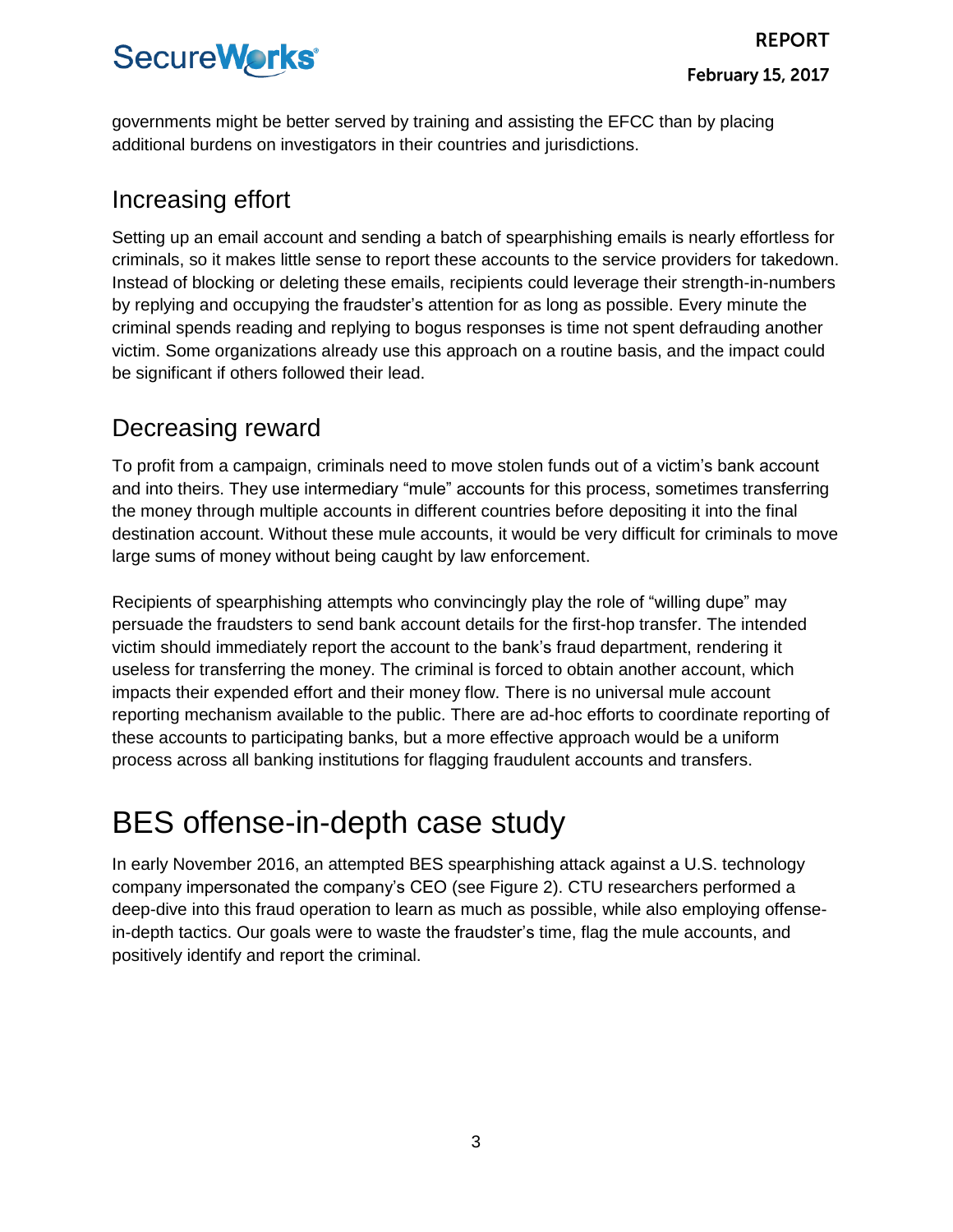

| From: C.E.O<br>[mailto:ceo.company@mail.ru]<br>Sent: Thursday, November 03, 2016 6:00 AM<br>To:            |
|------------------------------------------------------------------------------------------------------------|
| Subject: MESSAGE FROM C.E.O                                                                                |
| Logo                                                                                                       |
| Hello                                                                                                      |
| Do you have a moment? I am tied up in a meeting and there is something i need you to attend to immediately |
| I can't take calls now so an email will be fine.                                                           |
| Sent from my iPhone                                                                                        |

| C.E.O. |  |
|--------|--|
|        |  |
|        |  |

*Figure 2. First email from a CEO fraud campaign. (Source: SecureWorks)*

Because this attack was simple spearphishing and not a malware campaign, there was limited infrastructure to follow. Reporting the email account to the service provider does little to deter the sender, but replying provides an opportunity to "reflect" the social engineering attack. By assuming the "victim's" identity, an offense-in-depth practitioner can use "reflective social engineering" to leverage the fraudster's social engineering attack against them.

#### Victim impersonation

CTU researchers replied to the CEO fraud email, acting as a gullible victim cooperating with the request (see Figure 3).



*Figure 3. Recipient replies to fraudster. (Source: SecureWorks)*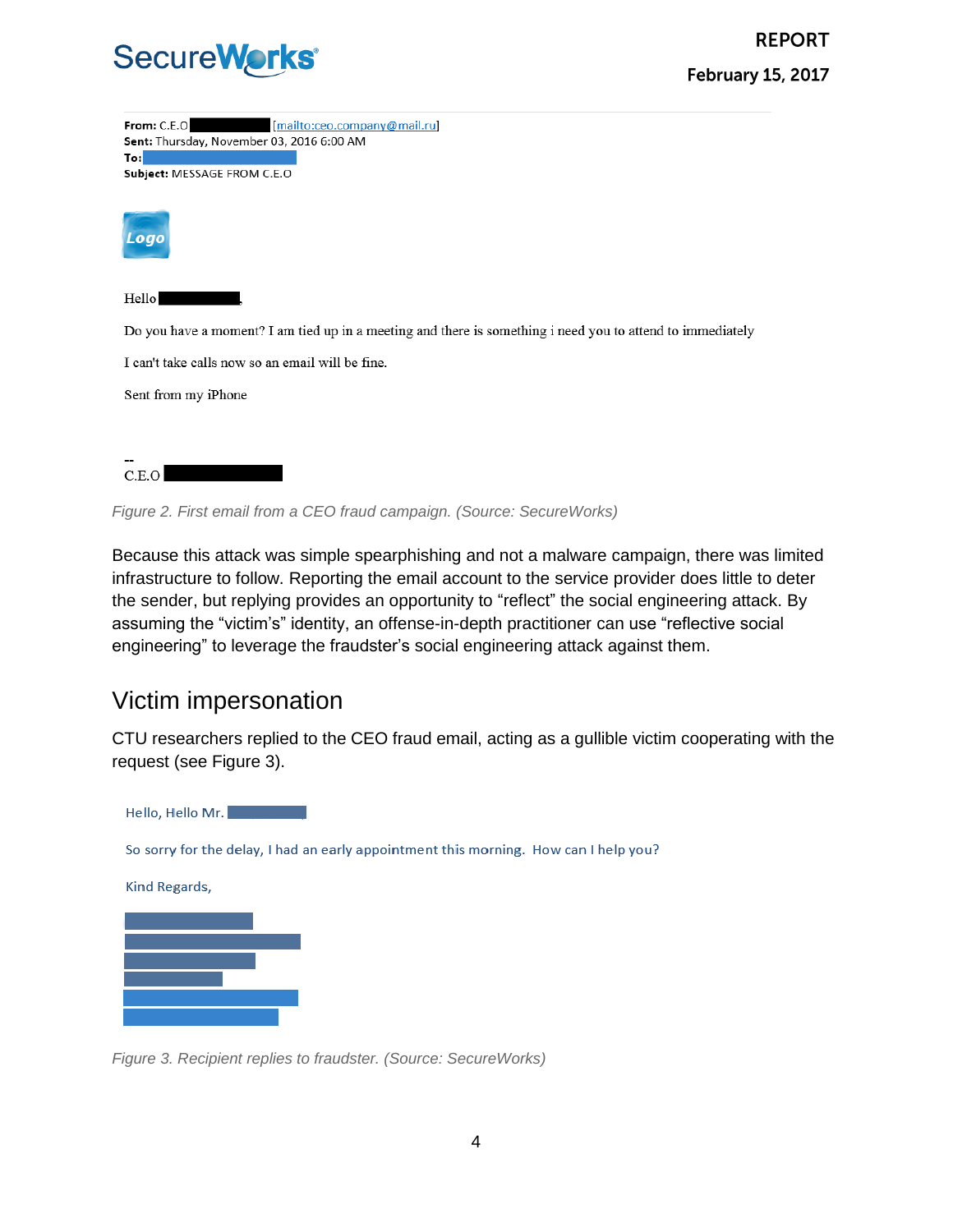The subsequent reply (see Figure 4) referenced a CEO of a U.S. private equity firm that invests in technology services, and a U.S. hedge fund management firm. The fraudster also introduced a fictitious individual named "James Martins" employed by a freight shipping company.

FROM: CEO

TO:

 $C.E.O$ 

**Director of Corporate** 

#### Dossier CEO /55265

I inform you that I am treating with the help of and from

Distributor Agent, a confidential financial operation that must be finalized today. Therefore, I instruct you to contact Director James Martins of for the first deposit for this operation and ask you to immediately contact the company manager via email of (acargocompany@gmail.com) so that he transmit you the bank details of the international contact to

whom the payment of \$18,325. Must be done.

Include in your message the reference DOSSIER CEO /55265. as the ORDER NUMBER. I mandated James Martins to give you some explanation concerning this operation and especially to inform you about of the privacy of this matter, as you will be compensated greatly for your swift action on this and I insist that you must be the only person to be aware at the moment until the official announcement to be held very soon.

I count on your responsiveness because the cabinet should make his report to me on the evolution of the dossier to which I attached special importance.

Upon receipt of bank details, please let me know by return mail.

Best Regards,

C.E.O.

*Figure 4. Fraudster pretext for payment. (Source: SecureWorks)*

Following the typical BES and BEC process, the fraudster then sent instructions for the wire transfer (see Figure 5). CTU researchers immediately reported the account to the bank because the criminal would likely reuse it to steal from another victim.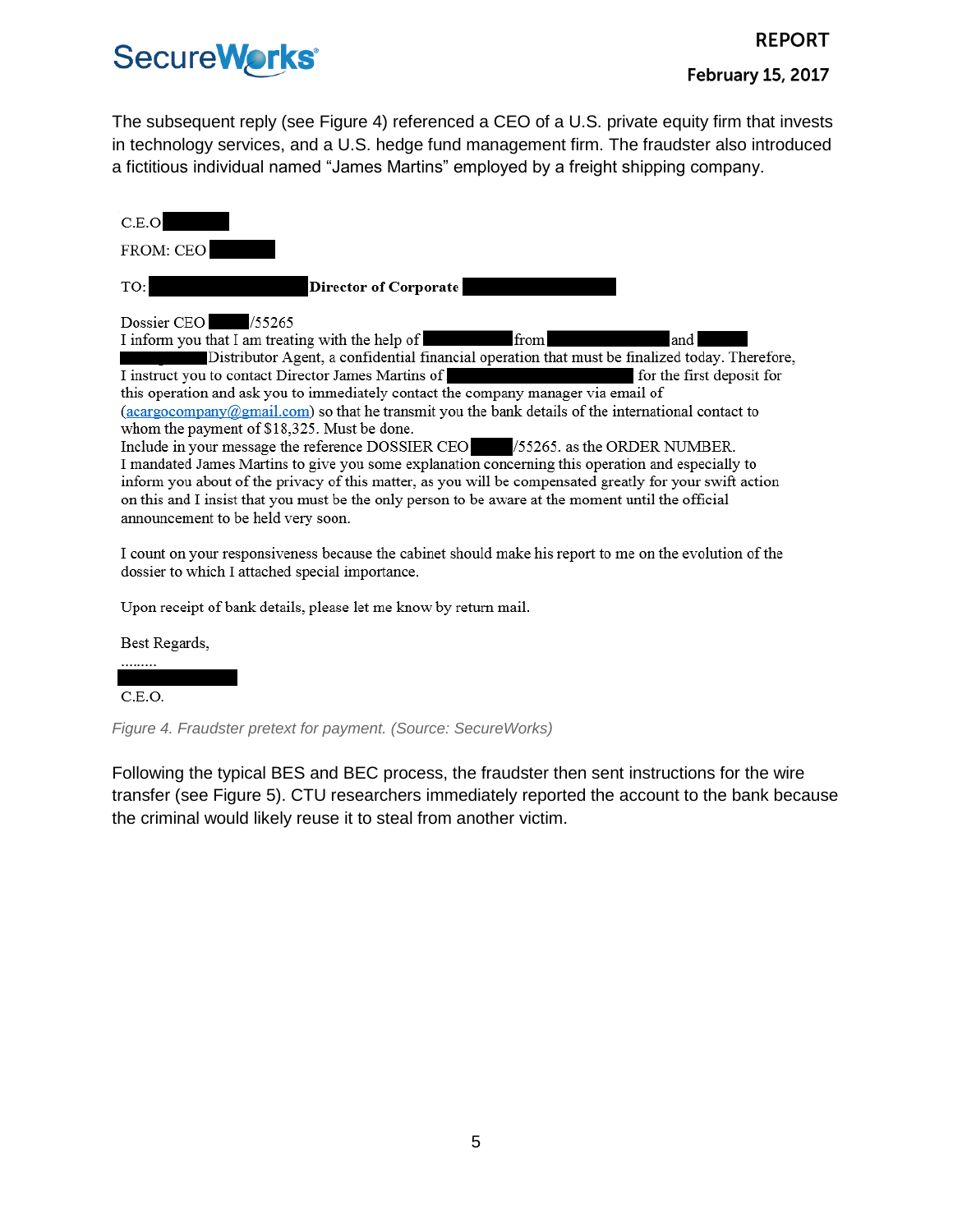

**February 15, 2017** 

**REPORT** 

From: JAMES MARTINS [mailto:acargocompany@gmail.com] Sent: Thursday, November 03, 2016 11:05 AM

 $To: \blacksquare$ Subject: Re: MESSAGE FROM C.E.O

I AM HERE TO INFORM YOU THAT I HAVE CONCLUDED WITH YOUR C.E.O **ABOUT THE** TRANSACTION WE ARE HAVING WITH YOUR COMPANY. I HAVE INSTRUCTED HIM TO MAKE THE PAYMENT TO THE INTERNATIONAL RECEIVER. HE TOLD ME HE WILL CONTACT YOU DIRECT FOR THE PAYMENT AND I WANT YOU TO KNOW ITS PRIVACY AND CONFIDENTIAL. MANY COMPANIES ARE ON THIS DEAL BUT DUE TO THE RELATIONSHIP BETWEEN ME AND YOUR CEO I RESERVED THE GOODS FOR HIM. ALL YOU HAVE TO DO IS TO MAKE THE PAYMENT VERY SNAPPY AND UNFAILINGLY TODAY TO THE INTERNATIONAL BENEFICIARY ACCOUNT I AM SENDING YOU WHICH IS THE WIRE INSTRUCTION. AND ATTACH BACK THE WIRE REFERENCE SLIP TO ME VIA EMAIL AND SEND A COPY TO YOUR C.E.O VIA EMAIL FOR SAFTY AND SECURITY PURPOSE.

HERE IS THE WIRE INSTRUCTION

| <b>ACCOUNT NAME:</b>   |
|------------------------|
| SORT CODE:             |
| <b>ACCOUNT NUMBER:</b> |
| SWIFT CODE/ SWIFTBIC:  |
| IBAN:                  |
| <b>BANK ADDRESS:</b>   |
|                        |
|                        |

**JAMES MARTINS** MANAGING DIRECTOR

*Figure 5. Wiring instructions from CEO fraud email. (Source: SecureWorks)*

The fraudster typically does not provide additional information until receiving proof that the requested payment has occurred, usually via a wire transfer receipt or payment slip. When depending on a third party to provide mule accounts and money laundering services, the payment slip is the only confirmation the criminal has that the victim has paid. Without it, the money launderer could keep the funds and claim the payment never occurred. This payment slip provides additional opportunities for the offense-in-depth practitioner because it is guaranteed to be opened by the fraudster and perhaps the money launderer. A crafted payment slip could help gather additional information and possibly lead to distrust between the fraudster and the money launderer over the confusion regarding the "proof" of transferred funds.

A law enforcement organization with a valid warrant could likely deliver a malware payload that could be used to positively identify the perpetrator. The U.S Federal Bureau of Investigation (FBI) has used this technique on several occasions. However, private companies do not have that authorization, so this approach would be ill-advised. Instead, CTU researchers used an online service to generate a fake but convincing PDF wire transfer payment receipt (see Figure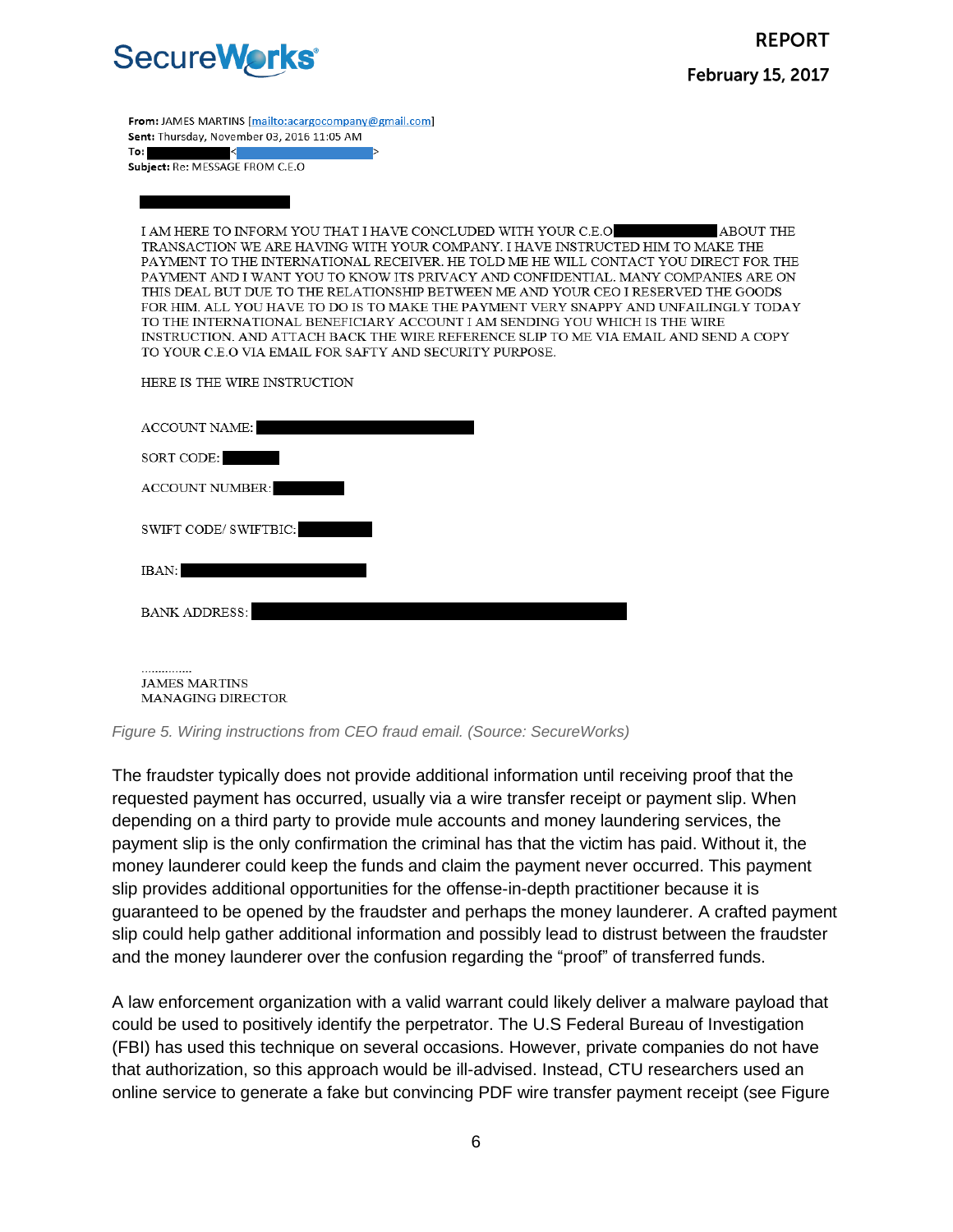#### **REPORT**

### SecureWorks<sup>®</sup>

**February 15, 2017** 

6). We then added a full-page transparent rectangle that includes a "web bug" that links to a CTU-controlled website. Recipients who click anywhere on the page activate a hyperlink that reveals their IP address and perhaps additional information about their web browser.

|                                  | ogo                                                                                               |              | Wire Transfer Payment Slip (SWIFT MT-103)<br>Time transmitted: |
|----------------------------------|---------------------------------------------------------------------------------------------------|--------------|----------------------------------------------------------------|
|                                  | <b>Instance Type and Transmission</b>                                                             |              |                                                                |
| Sesno                            | $\cdot$<br>Osn:<br>Priority : Normal<br>Message Output Reference<br>Correspondent Input Reference |              | Direction:                                                     |
|                                  | <b>Message Header</b>                                                                             |              |                                                                |
| Sender<br>Receiver<br><b>MUR</b> | Swift Output : FIN 103 Single Customer Credit Transfer<br><b>Message Text</b>                     |              |                                                                |
| 20                               | Sender's Reference                                                                                |              |                                                                |
| 23B                              | <b>Bank Operation Code</b>                                                                        |              |                                                                |
|                                  | 23E Instruction Code                                                                              |              |                                                                |
|                                  | 32A Value Date/Currency/Interbank Settled                                                         |              | <b>USD</b>                                                     |
| 33 B                             | Currency/Instructed Amount                                                                        |              | <b>USD</b>                                                     |
|                                  | 50K Ordering Customer                                                                             |              |                                                                |
| 53<br>54                         |                                                                                                   |              |                                                                |
| 57                               |                                                                                                   |              |                                                                |
| 59                               | Payee                                                                                             |              |                                                                |
|                                  |                                                                                                   |              | <b>MR</b><br><b>TRADING AS</b>                                 |
| 71F                              | 71A Details of Charges                                                                            |              | <b>SHA</b>                                                     |
| 72                               | Sender's Charges<br>Sender to Receiver Information                                                |              |                                                                |
|                                  | <b>Message Trailer</b>                                                                            |              |                                                                |
| MAC:<br>SYS:                     | PAC:<br><b>PDM</b>                                                                                | CHK:<br>DLM: | TNG:<br>PDE:<br>MRF:                                           |

*Figure 6. Decoy payment confirmation sent by CTU researchers to fraudster. (Source: SecureWorks)*

The fraudster clicked the hyperlink soon after receiving the receipt document, revealing that they were using an ISP in Lagos, Nigeria, and viewing the document on an iPhone. There was another click in rapid succession from an Android device, also in Lagos, which may have been from the money launderer's device.

CTU researchers sent the fraudster a message indicating that the bank had returned the payment, and asking for new instructions from the fake CEO. Over the next several days, the criminal provided four additional bank accounts. For each account, we sent another fake payment slip and reported it to the bank. This activity provided many IP addresses and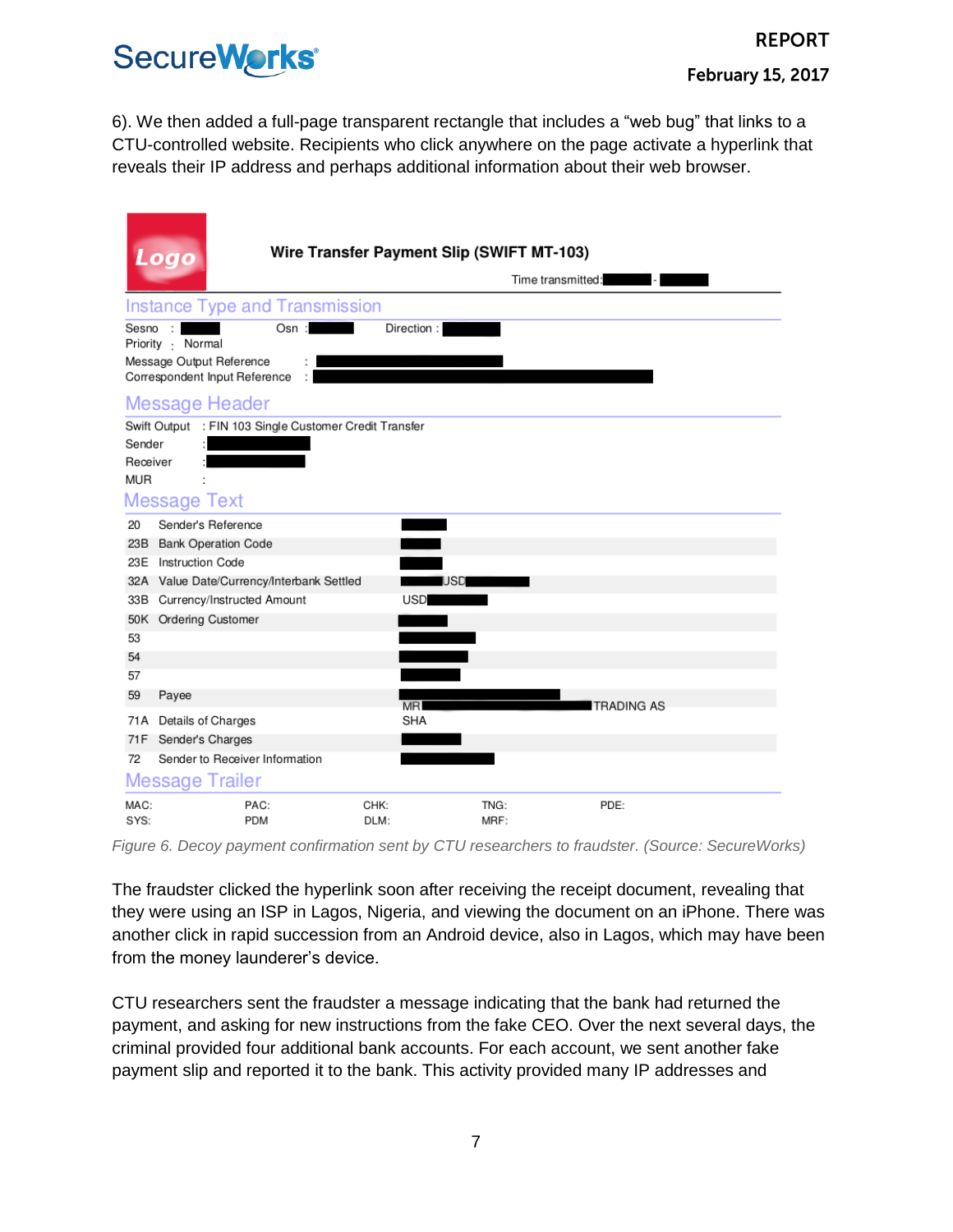timestamps pointing to the fraudster's location. However, an IP address is not solid evidence of the criminal's identity.

#### Information gathering

To gather additional information using reflective social engineering, CTU researchers used ["Phission,](http://phission.com/)" a third-party attribution/penetration-testing/reconnaissance tool. Phission displays a convincing and customizable front-end that leverages the criminal's trust of conventional filesharing services. Adding a professional logo, a working contact number, and a social media presence makes it nearly indistinguishable from a commercial website.

Fraudsters familiar with phishing may not recognize the interface as a phishing attempt. Instead of obtaining an email password or credit card information, Phission requests a second form of identification to "authenticate" the criminal for authorization to view the payment slip. The document cannot be downloaded regardless of what authentication is provided, so the fraudster provides more verifiable information in desperation to view the payment details. In this case study, the criminal provided a legitimate mobile phone number (Phission rejects VoIP numbers) in Nigeria and used the OAuth open authentication standard to verify his Google and Facebook accounts. The mobile phone number led to the same Facebook identity, nicknamed "Seun," leading CTU researchers to conclude it was his actual account. This case study refers to the fraudster by his nickname because of a pending criminal investigation.

#### Infiltration

There was enough information to report Seun to the FBI and the EFCC, but it is unlikely either agency would open an investigation in the absence of a real victim with actual monetary losses. CTU researchers therefore decided to continue the reflective social engineering approach to learn more about Seun's operation.

In 2016, CTU researchers observed hours of conversation among self-termed "Yahoo-Yahoo" and "Wire-Wire" Nigerian fraudsters. There is a lingo specific to the fraud culture spoken along with the Pidgin English that is commonly used throughout Nigeria. Armed with this knowledge, we infiltrated Seun's operation by posing as a Nigerian fraudster who had access to the email account of the original spearphishing email recipient. This approach seemed plausible because CTU researchers had observed unrelated fraudsters encounter one another in a victim's email account and start communicating. We sent Seun the email in Figure 7 from the original email account, claiming to be a hacker who has obtained access to the inbox via a remote access trojan (RAT). The message also claims that the would-be victim's organization has installed additional accounting controls in its U.S. payment system, and that it would be possible to steal money from the UK subsidiaries with a mule account in the UK.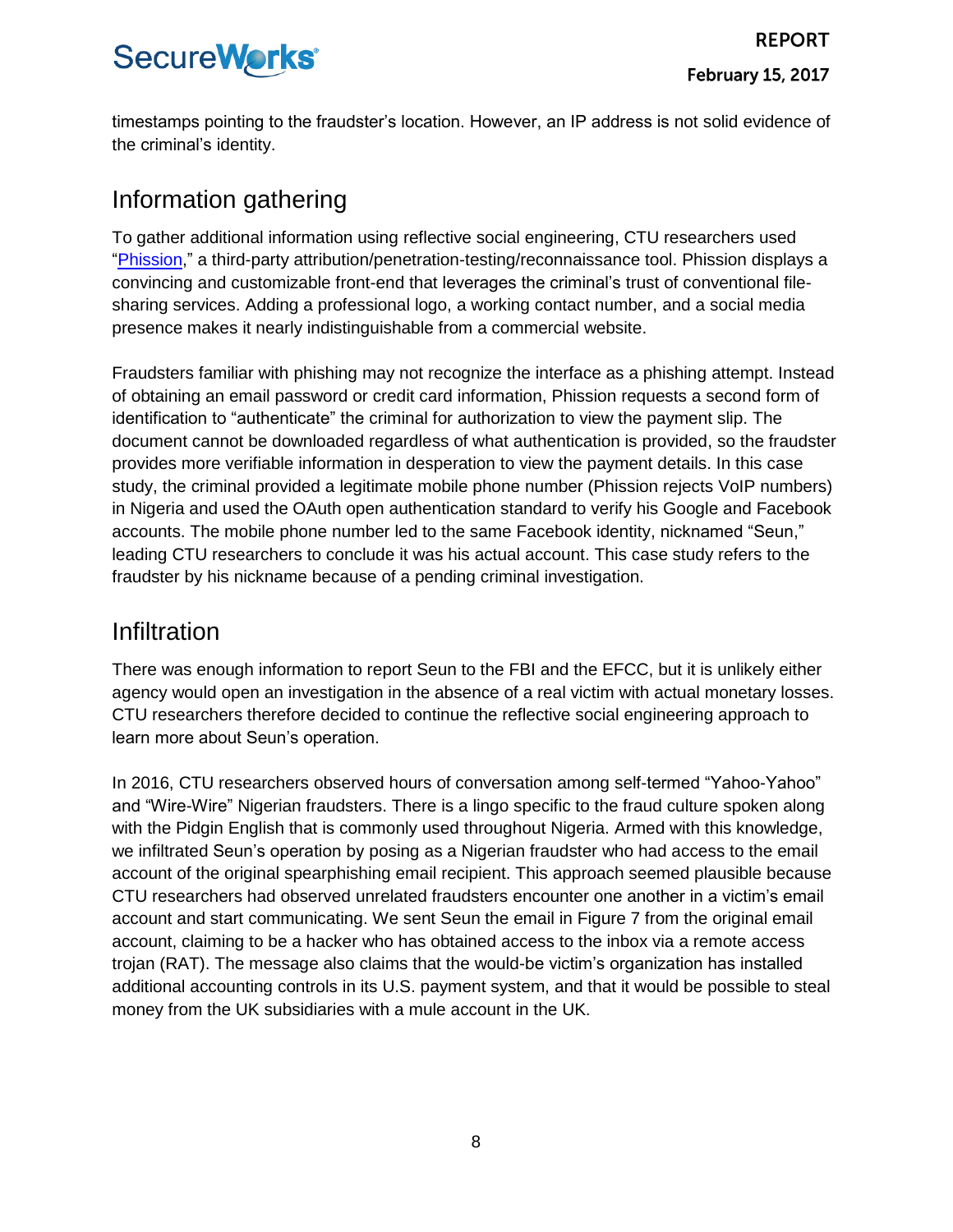| From:<br>To: ceo.company@mail.ru<br>Subject: I see you<br>Message-ID: $\leq$<br>User-Agent: Roundcube Webmail/1.1.4                                                                                                                 |               |
|-------------------------------------------------------------------------------------------------------------------------------------------------------------------------------------------------------------------------------------|---------------|
| Broda,<br>Abeg no vex oo, I dey inside dem people's inbox with virus. I need open<br>beneficiary in UK to collect, US office people's has system now and e<br>don work for transfer inside US without dem oga verify. UK no wahala. |               |
| My inbox na                                                                                                                                                                                                                         | make we talk. |
| Revert back ASAP,                                                                                                                                                                                                                   |               |
|                                                                                                                                                                                                                                     |               |

*Figure 7. CTU researchers communicating Nigerian Pidgin to fraudster. (Source: SecureWorks)*

CTU researchers are not masters of Nigerian Pidgin, but the message was sufficiently convincing for a response. Seun replied to a secondary email account to communicate "fraudster-to-fraudster" and disclosed additional information during the conversation (see Figure 8). He obtained bank accounts for money laundering from his "*aboki*" (friend), which is typical of wire-wire fraud. The criminals work together as needed and then share the money. CTU researchers shut down two additional mule bank accounts he provided.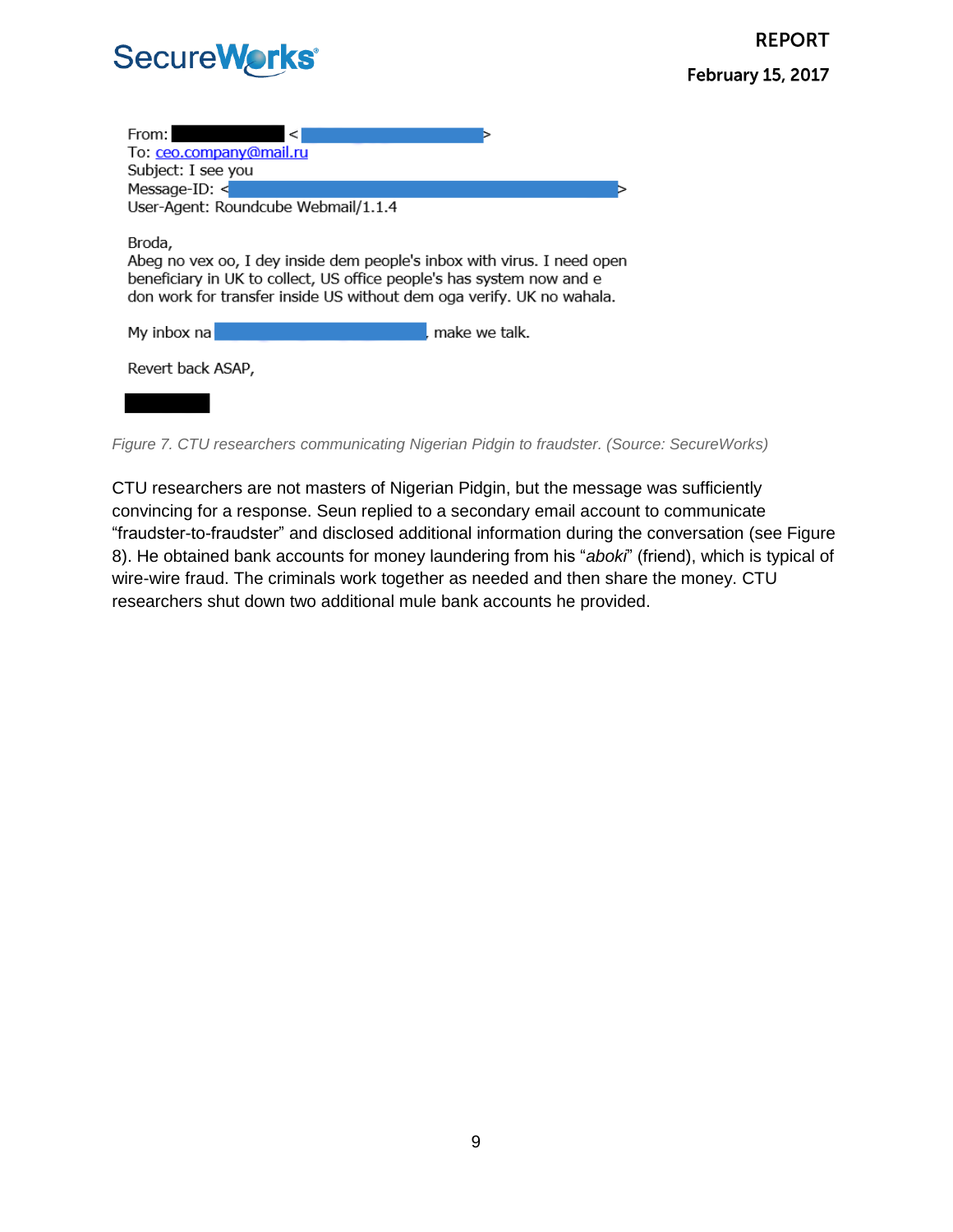#### **February 15, 2017**

| Seun                                                                                       |         |            |                                                                    |          |                       |  |
|--------------------------------------------------------------------------------------------|---------|------------|--------------------------------------------------------------------|----------|-----------------------|--|
| U know how it goes                                                                         | 1:35 AM | 11/29/2016 |                                                                    |          |                       |  |
| 50/50<br>1:35 AM                                                                           |         |            |                                                                    |          |                       |  |
| 100% fast delivery and ur % will be remitted to any bank account u<br>bring in any country |         |            | 1:35 AM                                                            |          |                       |  |
| If u r okay with that                                                                      | 1:36 AM |            |                                                                    |          |                       |  |
| Let me know<br>1:36 AM                                                                     |         |            |                                                                    |          |                       |  |
| U know UK to UK job risk well well                                                         |         | 1:37 AM    |                                                                    |          |                       |  |
|                                                                                            |         |            |                                                                    | its okay | 1:37 AM //            |  |
| When do u need it?                                                                         | 1:52 AM |            |                                                                    |          |                       |  |
|                                                                                            | maybe   |            | Need to put it into pro forma now and send, dem will pay in a week |          | 1:55 AM $\mathcal{N}$ |  |
| OK hang on<br>1:57 AM                                                                      |         |            |                                                                    |          |                       |  |
| Let me confirm the acct                                                                    | 1:57 AM |            |                                                                    |          |                       |  |
| But u will provide me the payment slip                                                     |         | 1:57 AM    |                                                                    |          |                       |  |

*Figure 8. CTU researchers converse with fraudster on WhatsApp. (Source: SecureWorks)*

Seun was very interested in moving from simple spearphishing and impersonation to using malware to gain direct access to his victims' computers and email accounts. CTU researchers set up a fake website pretending to be a malware control panel and spam mailer. Seun thought he was using the website to send malware to his victims, but he was only revealing other targets, which included an international airline and a major consulting firm.

#### Endgame

It seemed prudent to cut off contact after learning most of the details about Seun's two-man operation. However, a final test would reveal how loyal Seun would be to another countryman in the same line of work. CTU researchers populated the fake malware control panel with results from his "victim," namely the original recipient of his email at the U.S. technology company. The screenshot of the victim's desktop (see Figure 9) showed an email client displaying a crafted message from a non-existent law enforcement agent, claiming that the arrest of the fake fraudster (in actuality, the CTU researcher) was imminent.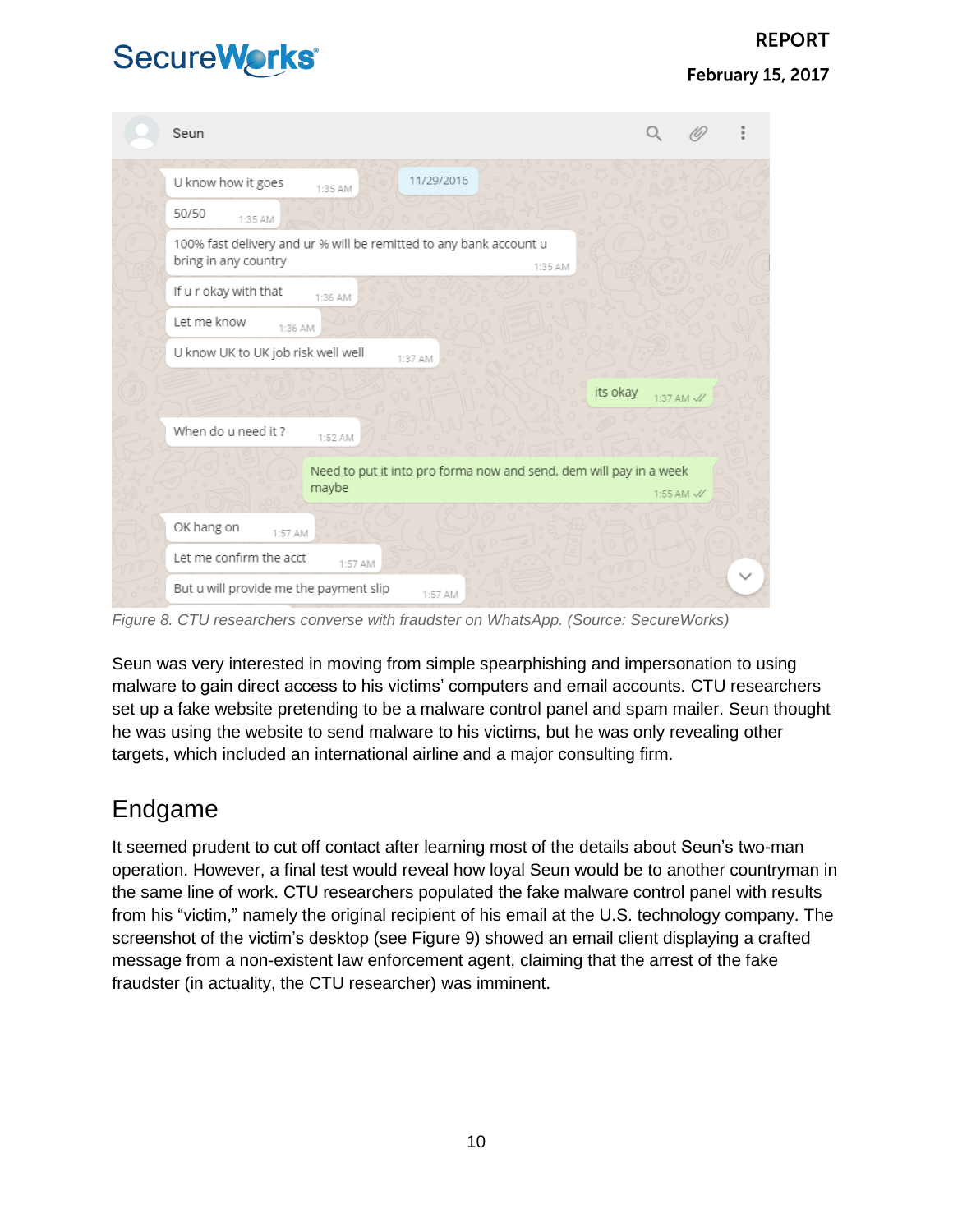#### **REPORT**

**February 15, 2017** 

## SecureWorks®



*Figure 9. CTU researchers crafted a screenshot to convince Seun that law enforcement identified the fraudster persona. (Source: SecureWorks)*

Seun never alerted his fellow "fraudster" about the imminent arrest. He attempted to send a few more malware payloads to victims, knowing he would not be blamed. Finally, we replaced the fake malware control panel with a "takedown" message to make the impending arrest convincing (see Figure 10).



*Figure 10. Fictitious seized website banner to deceive fraudster. (Source: SecureWorks)*

After a few days, CTU researchers ceased contact with Seun. During this case study, we observed him using the following email addresses:

- acargocompany@gmail.com
- ceoaconnor@zoho.com